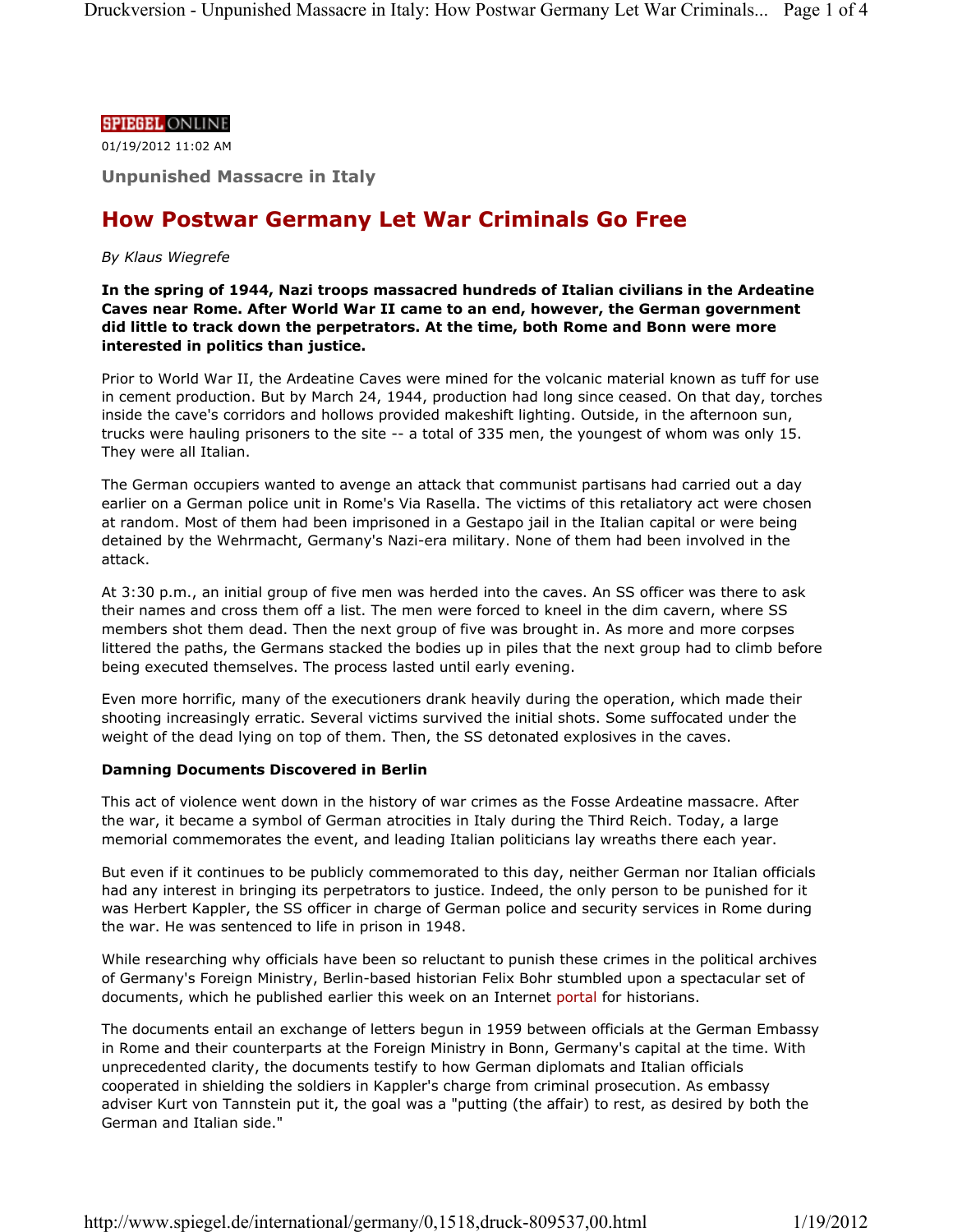Tannstein joined the Nazi Party in 1933, the year Hitler became Germany's chancellor, and he entered the diplomatic service under Joachim von Ribbentrop, Hitler's foreign minister from 1938 to almost the end of the war. Since only Tannstein and Foreign Ministry employees with Nazi pasts dealt with events surrounding Kappler, Bohr's discovery could very well rekindle the debate surrounding the ministry's history.

In 2010, a historical commission published the best-selling book "Das Amt und die Vergangenheit" ("The Office and the Past"), which documented the Foreign Ministry's involvement in the Holocaust. Since then, historians and journalists have been looking into whether diplomats who had loyally served Hitler switched to championing the values of the postwar Federal Republic of Germany (BRD) -- or whether they used the Foreign Ministry as a vehicle for obstructing justice.

## **Agreeing to Sweep the Matter under the Rug**

In the case of the Ardeatine Caves, the initiative came from the Italian government. Their initial attempts to see that the German crimes wouldn't go unpunished were abandoned early. Many of the perpetrators were living in postwar Germany, and the Christian Democrats ruling in Rome were hoping to avoid having to make any extradition requests. As one leading diplomat in Rome warned: "On the day that the first German criminal is extradited, there will be a wave of protests in countries that are demanding the extradition of Italian criminals." After all, Italy had sided with Nazi Germany until 1943 and occupied parts of the Balkans, where hundreds of thousands of people fell victim to the Italians' reign of violence.

What's more, the Christian Democrats worried that holding new trials could damage Italy's good relations with Germany, its new NATO ally, as well as with German Chancellor Konrad Adenauer, a founding member and leader of Germany's own center-right Christian Democratic Union (CDU). Finally, Italy's Christian Democrats didn't want to stir up memories of communist, anti-Nazi resistance. The communist opposition in Italy's parliament may have benefited.

As a result, a major cleanup operation was launched in the military prosecutor's office in 1958. Thousands of files were locked away in the archives. The following year, civilian prosecutors began focusing their attention on the Fosse Ardeatine massacre. Proceedings against Kappler were never formally closed because 12 suspected SS leaders and Wehrmacht judges could not be conclusively identified.

This prompted chief public prosecutor Massimo Tringali to visit the German Embassy in Rome in October 1959. Manfred Klaiber, Germany's ambassador to Italy at the time, relayed Tringali's remarkably frank words:

"During the conversation, Col. Tringali clearly expressed that there was no interest on the Italian side in once again bringing the whole problem of the execution of hostages in Italy, and especially the ones in the Fosse Ardeatine, to the public's attention. This was not desired, he said, for reasons having to do with domestic politics. He would thus welcome it if official German bodies were able, following the obligatory careful examination, to confirm to the military prosecutor's office in Rome that either none of the accused were still alive or that their whereabouts could not be pinpointed or that individuals could not be identified owing to imprecise information regarding their names.

"On the other hand, should the German bodies' investigations succeed in determining that all or some of the accused were still alive and residing in the Federal Republic of Germany, the German government would be free to invoke the German-Italian extradition agreement and to declare that desired information could not be supplied because the Federal Republic of Germany does not extradite its own citizens as a general matter of principle."

Ambassador Klaiber -- who had also been a member of the Nazi Party since 1934 and worked under Hitler in the Foreign Ministry -- added his own thoughts, saying that he supported this "understanding request."

## **Willful Blindness, Feigned Ignorance**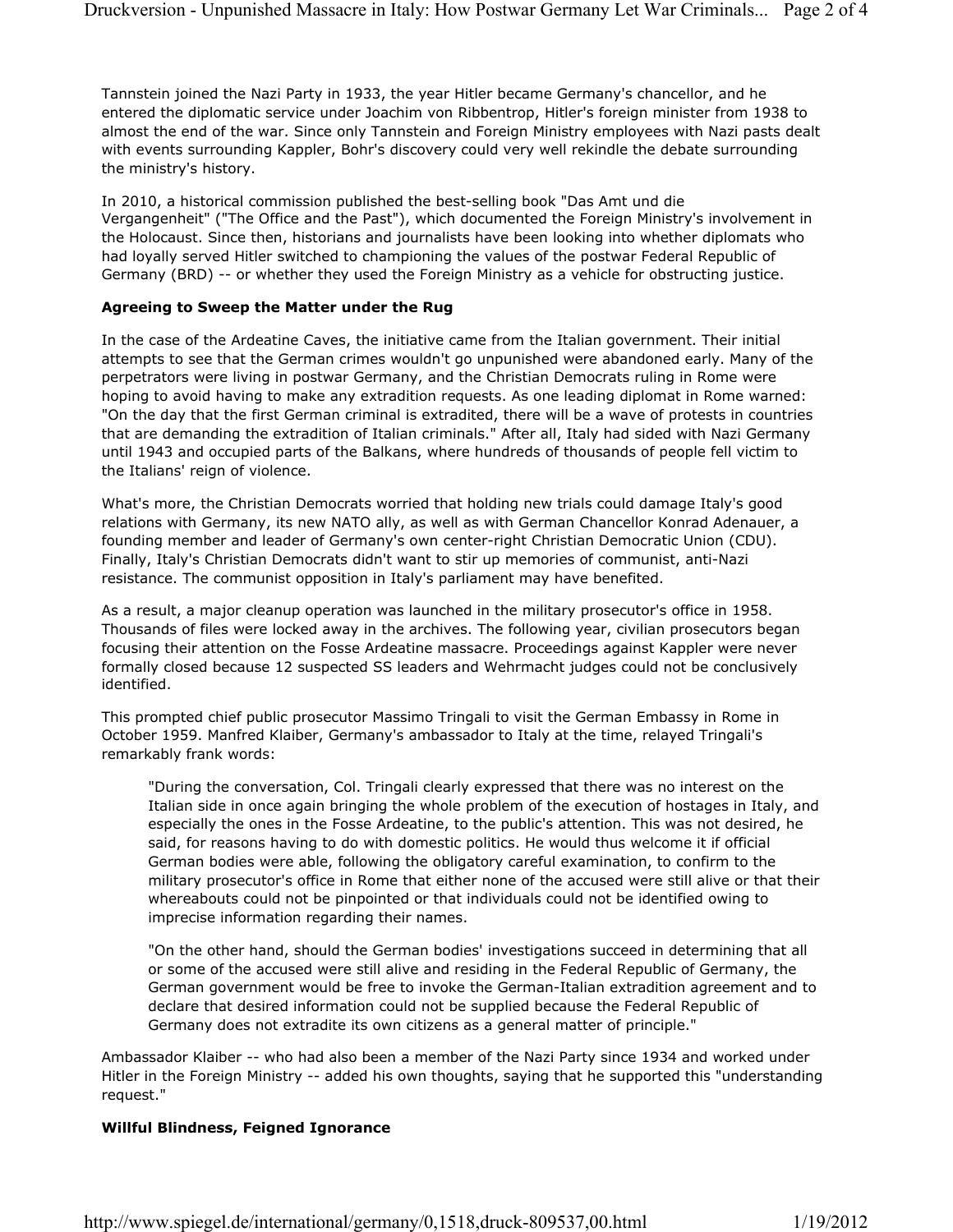Klaiber's sympathy for the perpetrators was typical of the early days of new, postwar Germany. Equally unsurprising, responsibility for answering Rome's request went to Hans Gawlik in the Foreign Ministry's main offices in Bonn. The inconspicuous diplomat had joined the Nazi Party in 1933, served as a prosecutor in Breslau (now Wroclaw in present-day Poland) during the war and later gone on to defend a number of senior SS figures at the Nuremberg Trials. Only later, as SPIEGEL reported in 1968, did it emerge that Gawlik took advantage of his position in the Foreign Ministry to warn former Nazis against traveling abroad should they have been convicted in absentia in their destination countries and were thus at risk of arrest.

As such, it's hardly surprising that Gawlik wrote the embassy in January 1960 that "the current whereabouts (of those being sought could) not be determined." What's more, he added, there was some doubt as to whether the men were even still alive. An embassy worker noted: "This corresponds with the anticipated result."

Among those being sought was Carl-Theodor Schütz, who commanded the firing squads in the Ardeatine Caves. The former SS captain was now serving postwar Germany in the Bundesnachrichtendienst (BND), the country's foreign intelligence agency.

Another person on the list was Kurt Winden. According to Kappler, the head of the SS security contingent in Rome, Winden had a hand in selecting the victims of the massacre. Winden would later deny the accusation. Still, he would have been easy enough to locate in 1959: He was working as the head of the in-house legal department at Deutsche Bank's headquarters in Frankfurt.

The documents even reveal that, by 1961 at the latest, Gawlik was aware of where SS first lieutenant Heinz Thunat lived. Ex-Nazi Gawlik wrote to his fellow ex-Nazis Klaiber and Tannstein that Thunat's mailing address was "known here." Klaiber was instructed to notify the Italians "that no statements on Thunat would be delivered."

### **Justice Delayed and for Only a Few**

The legal proceedings in Rome came to a close in February 1962.

Years later, after ex-Nazis had already retired from their postwar positions, only two of the men on the wanted list would have to answer for their actions in the Ardeatine Caves. Both of them admitted to taking part in the shooting during the massacre, and both of them had been living in the open for decades using their real names: Erich Priebke had been in Argentina while Karl Hass had even spent time in Italy from time to time.

In 1998, the two were sentenced to life imprisonment. Hass has by now passed away, while the 98 year-old Priebke is living in Rome under house arrest. He was the man crossing off names as the victims were ushered into the caves to meet their doom.

*Translated from the German by Josh Ward*

**URL:**

http://www.spiegel.de/international/germany/0,1518,809537,00.html